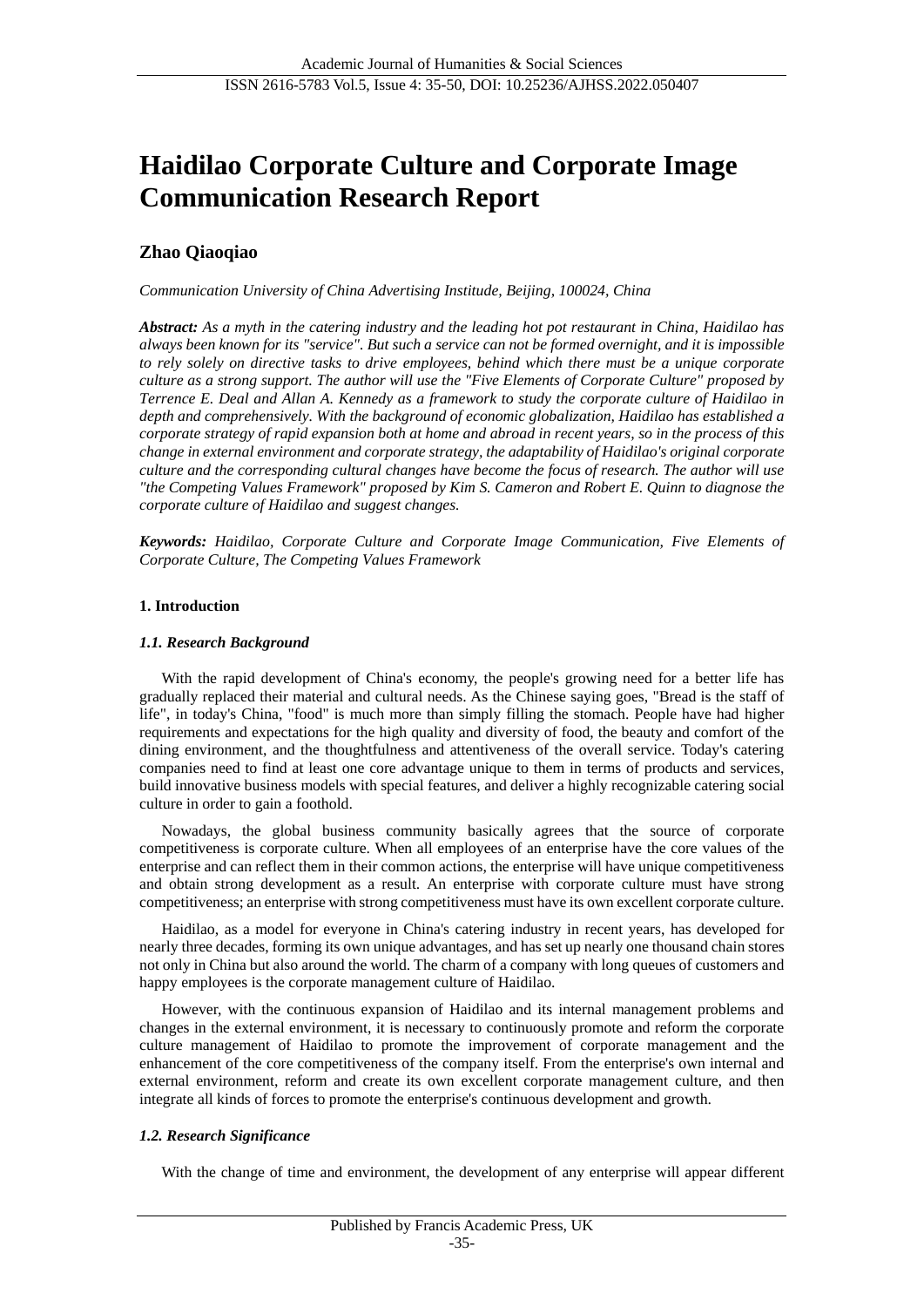new problems. With the change of internal and external environment and the development of the times, the existing corporate culture of Haidilao has existed in parts that cannot adapt to the development of the enterprise and the progress of the times, and in order to keep the enterprise with strong competitiveness, sustainable development and vitality, the corporate culture must follow the development of the enterprise and embrace the changes. This paper analyzes the current situation of corporate culture management of Haidilao and its achievements and problems based on the basic theories of corporate culture, and proposes corporate culture management reform strategies and solutions for Haidilao based on the impact of its achievements and problems on the development of the enterprise, and also provides reference for the corporate culture and corporate image communication of other Chinese catering enterprises.

## **2. Reasons for Choosing the Topic**

## *2.1. Origins: Witness to Major Days in the Circle of Friends*

I found an interesting phenomenon in my circle of friends: no matter it is for a birthday, festival, league construction or a class-ending, a large percentage of people will choose Haidilao, and more inclined to show photos or videos of dining in their circle of friends. After the epidemic, everyone was bored at home for half a year, and the long-suppressed desire to socialize came out after the school year started in the fall, so the density of Haidilao in my circle of friends appeared more during this semester. This sparked a strong curiosity in me: what is the magic of Haidilao that attracts so many people to go there and witnesses so many people's important days, which became the boost for me to study Haidilao in depth and comprehensively.

## *2.2. The Preference of Foodies for "Haidilao"*

As a senior foodie and hot pot lover, I have a strong personal interest in the food and beverage industry and have been to nearly 20 hot pot restaurants, including Haidilao, so I have a relatively comprehensive and objective basic knowledge and personal understanding of the hot pot category. Since I went to college, I have been to many Haidilao stores, and after experiencing the unique service of Haidilao and communicating with the store manager and store staff for many times, Haidilao does provide customers with excellent dining experience in all aspects of dining, and the staff themselves have high recognition of Haidilao, which conveys a joyful social culture at the dinner table. In this relationship of serving and being served, both parties are satisfied, which is the greatest outgrowth of the internal culture logic of Haidilao. Based on my interest in the food and beverage industry and my preference for Haidilao, I tried to gain a better understanding and experience of Haidilao's corporate culture through my own study and research.

#### **3. The Corporate Culture of Haidilao**

#### *3.1. Research Framework*

In their book "Corporate Cultures: The Rites and Rituals of Corporate Life", American scholars Terrence E. Deal and Allan A. Kennedy put forward the "Five Elements of Corporate Culture", which believes that corporate culture mainly includes business environment, heroes, values, rites and rituals, and cultural network.[1]

Business environment. The business environment here mainly refers to the external environment, including the political system, socio-economic development level and national cultural traditions at the macro level, and the regional economic development strategy, customs and habits at the micro level. Of course, the internal environment of the enterprise is also worthy of attention. Only when the internal and external environment of the enterprise is well grasped can we use it as the basis for in-depth study of corporate culture and propose constructive solutions for corporate culture.

Heroes. They are the personalized embodiment of corporate values and the symbol of corporate image. Companies promote and implement their value system by establishing heroic role models that can be directly studied and emulated.<sup>[2]</sup> Heroes should be down-to-earth, to make employees realize that heroes are ordinary people like themselves, and they can succeed, as they can.

There are two main types of heroes, one is the "symbiotic hero", generally the founder of the company, often have a difficult experience, but ideal, tenacious, and finally successfully founded the company, the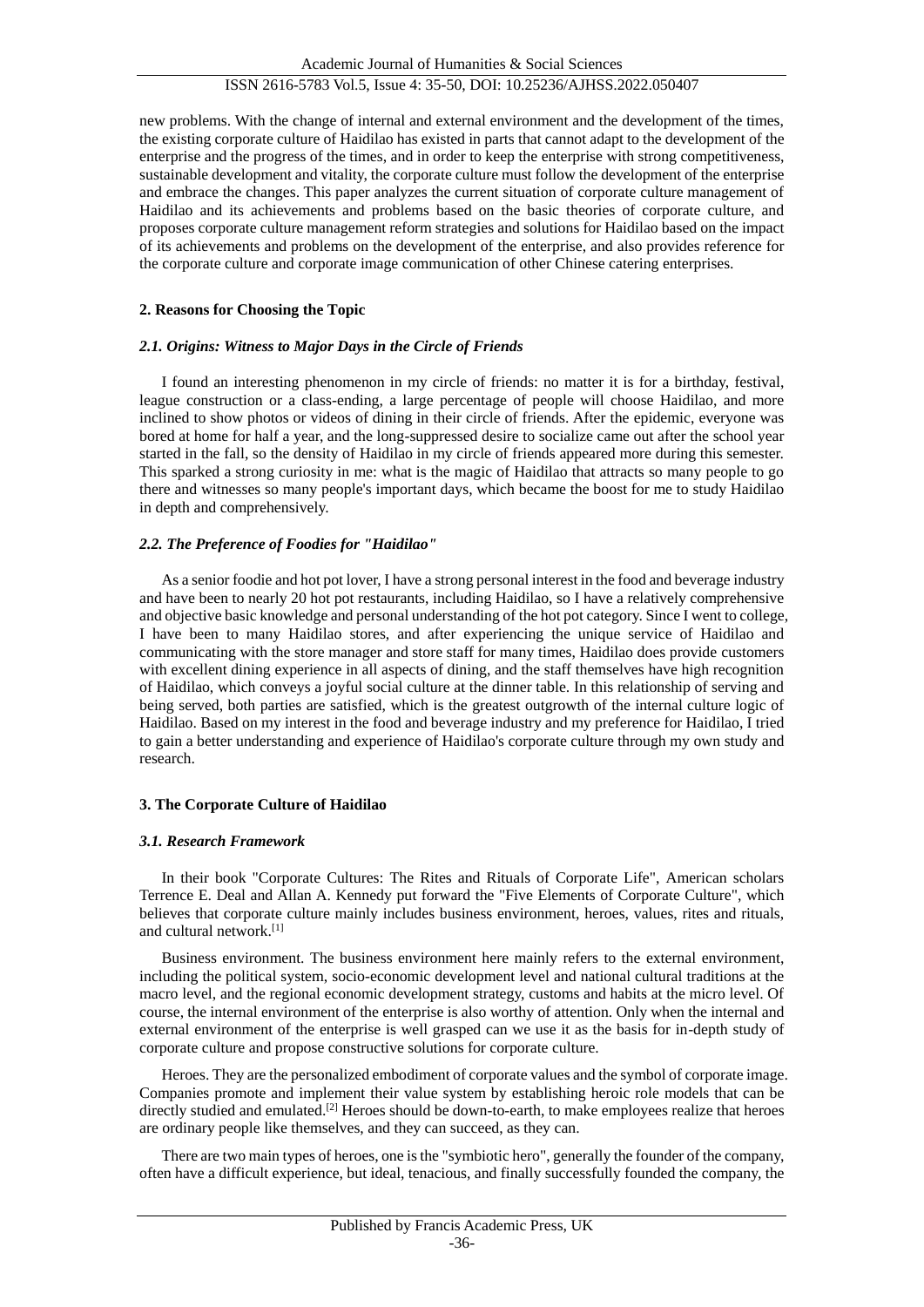impact on the enterprise is long-term, philosophical, and can light up the journey for all staff; the second is " Situation hero", is carefully shaped by the company in a specific environment, the impact on the enterprise is short-term, specific, only to the daily work of the success stories to inspire the staff.

Values. They are the basic beliefs, goals and judgments shared by most members of the company and are the core elements of corporate culture. Corporate values establish the spiritual pillar for the survival and development of the company, and play a guiding and normative role in the behavior of the company and its employees, so as to cohesion and stimulate potential. However, the values of employees are not innate, and it requires the leadership of the company to establish unified values, and to improve the supporting mechanism and shape the spirit of the company.

Rites and rituals. They refer to various activities that are not explicitly stated in the company but are commonplace, and are direct tangible manifestations of corporate culture, including games, group dinners, greeting, reward, work, management ceremonies, celebrations and annual meetings, etc.

Cultural network. It refers to the informal communication channels within the company that are based on stories, speculation and other verbal expressions, which are relatively more secretive and spontaneous, as well as more storytelling and vivid images. In this communication hierarchy, there are seven main roles: storyteller, pastor, whisperer, gossip, secretariat staff, spy and informal group members.

The following is a comprehensive analysis of Haidilao's corporate culture using the "Five Elements of Corporate Culture".

#### *3.2. Five Elements of Corporate Culture of Haidilao*

#### *3.2.1. Business Environment*

#### *3.2.1.1. External Environment: PEST Analysis*

#### Politics:

In recent years, China has introduced a number of policies to support the development of the catering industry. 2016, the Ministry of Commerce issued the "Guiding Opinions on Promoting the Transformation and Development of the Catering Industry", and in the same year, the "replace the business tax with a value-added tax" pilot project was fully implemented, and the catering industry changed to pay VAT to reduce the tax burden of enterprises.



Data source: National Bureau of Statistics, iiMedia Research (艾媒咨询)

#### *Figure 1: Revenue market size of China's catering industry, 2015-2018*

At the same time, China has repeatedly adjusted and revised laws and regulations related to food safety, and strengthened and improved the regulatory system. On October 1, 2015, the Food Safety Law of the People's Republic of China was officially implemented. Since the 18th National Congress, food safety has been given high priority by President Xi, who has proposed four "strictest" food safety measures, thereby reducing the living space of low-end restaurants and raising the threshold for the restaurant industry.

With the outbreak of the new crown epidemic in 2020, the state also vigorously assisted restaurant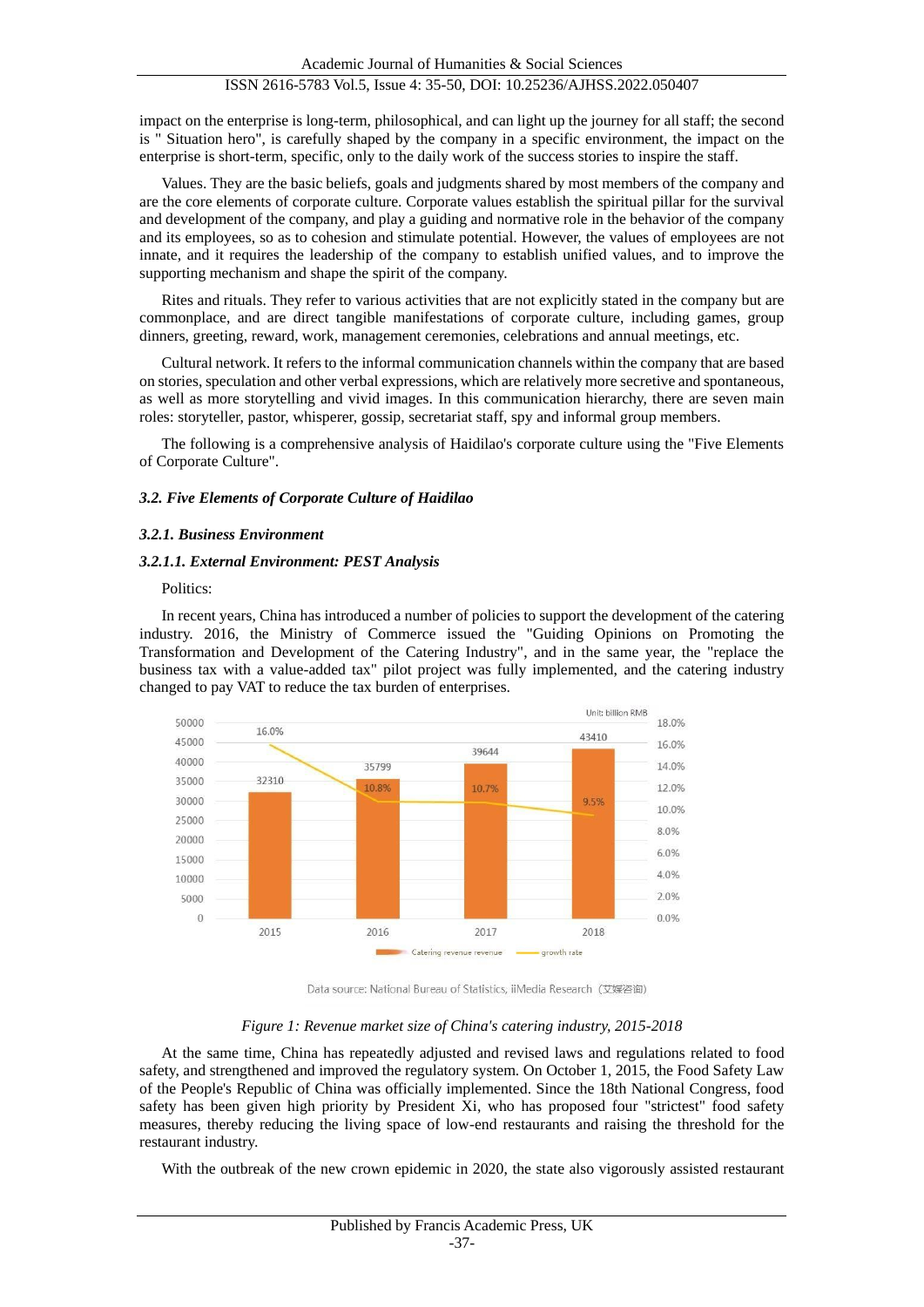companies to resume work and production, providing greater support in terms of credit, rent and tax payments.

#### Economy:

In recent years, the revenue market size of China's catering industry has expanded year by year with 2018 exceeding 4 trillion RMB for the first time, an increase of 9.5% over the previous year. While the total retail sales of consumer goods grew by 9.0% during the same period, [3]China's catering market has maintained steady growth and the industry has great potential for development.



Data source: Haidilao prospectus, iiMedia Research (艾媒咨询)

#### *Figure 2: Market share of China's restaurant industry by sub-category, 2017*

The Chinese food and beverage market is highly fragmented and is mainly divided into two categories: Chinese formal dining and Chinese fast food. In recent years, the number of Chinese formal dining consumers has gradually increased. Hotpot belongs to Chinese formal dining and has the highest market share in the segmentation category.

The size of the hot pot market is expected to exceed 700 billion RMB in the next few years, with a huge number of consumers.

| Sichuan-Chongging<br>hotpot                 | Northern hotpot         | <b>Cantonese hotpot</b>             | <b>Taiwan hotpot</b> | Yunnan-Guizhou<br>hotpot            | <b>Other hotpot</b> |
|---------------------------------------------|-------------------------|-------------------------------------|----------------------|-------------------------------------|---------------------|
| Sichuan hotpot                              | Old Beijing hotpot      | Seafood hotpot                      | Small hotpot         | Mushroom hotpot                     | Korean hotpot       |
| Northeast hotpot<br>Chongging hotpot        |                         | shabu shabu<br>Chaoshan beef hotpot |                      | Cured Pork<br>Chop hotpot           | Japanese hotpot     |
| Fish hotpot                                 | Northwest mutton hotpot | Hot pot with porridge bottom        |                      | Black goat hotpot                   | Yipin pot           |
| fried sticked meat<br>(chuanchuanxiang)<br> | Lame spine hotpot       | Doulao hotpot                       |                      | Dian flavor hot pot Coconut chicken |                     |
|                                             | Lame soup hot pot       | Pork stomach & chicken hotpot       |                      | Sour soup fish hot pot              |                     |
|                                             |                         |                                     |                      | .                                   |                     |

iiMedia Research (艾媒咨询)

*Figure 3: Segmentation of the hot pot consumer market*

The trend of category segmentation in the hot pot consumption market is obvious, with Sichuan-style hot pot occupying the mainstream of the market, with a market share of 64.2% in 2018.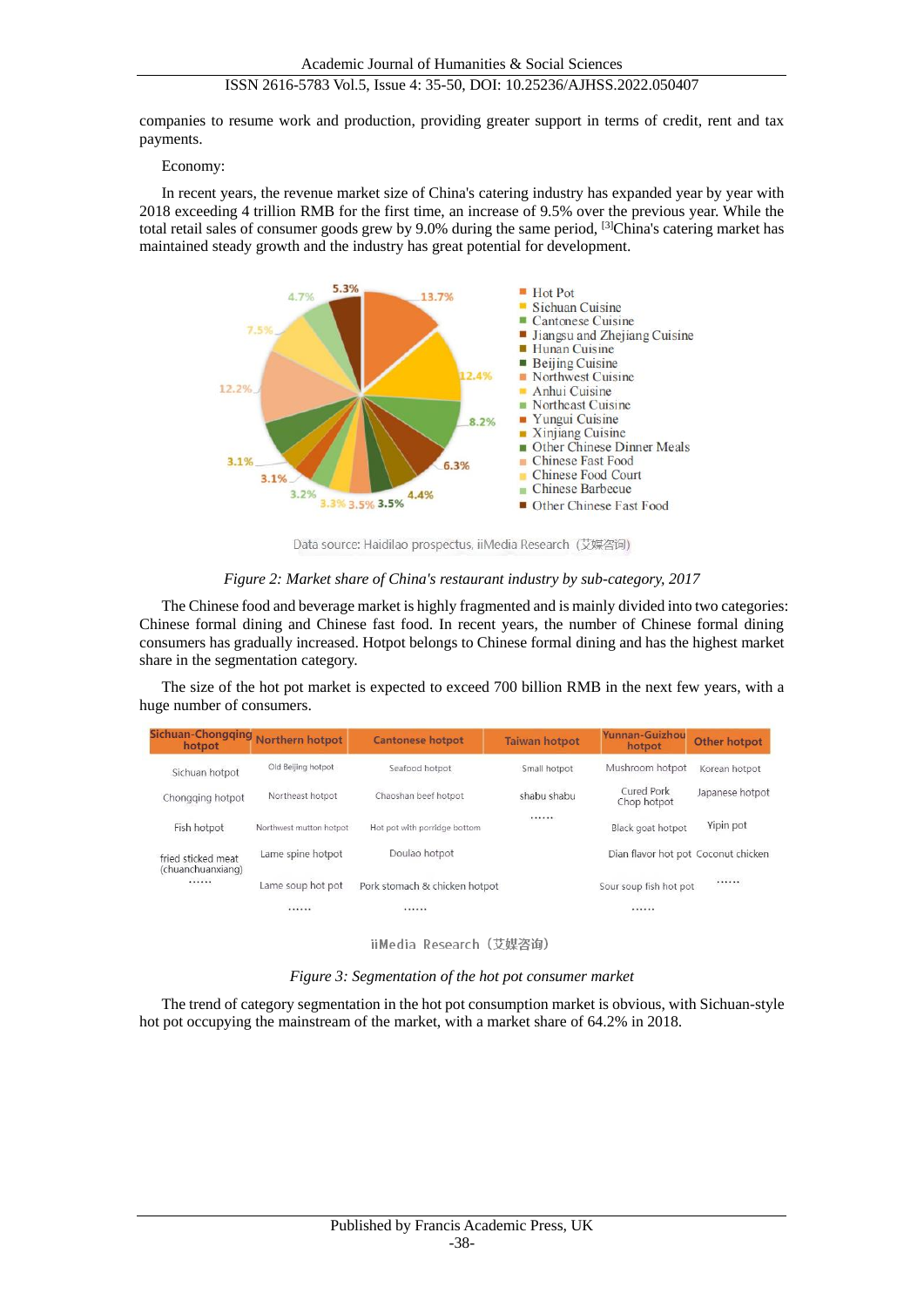

iiMedia Research (艾媒咨询)

*Figure 4: Comparison of development scale between Haidilao and Xiapu xiapu, 2011-2018H1*

 $\mathbf{I}$ 

| Comparison of Market Share of Haidilao and Xiabu Xiabu (as of the end of 2018) |             |                               |                     |                   |                      |                   |  |  |  |
|--------------------------------------------------------------------------------|-------------|-------------------------------|---------------------|-------------------|----------------------|-------------------|--|--|--|
| Ranking                                                                        |             | Catering Group Revenue Growth | <b>Market Share</b> | <b>Net Profit</b> | <b>Turnover Rate</b> | <b>Unit Price</b> |  |  |  |
|                                                                                | Haidilao    | 38%                           | $2.2\%$             | 1.649 billion RMB |                      | 100               |  |  |  |
|                                                                                | Xiabu Xiabu | 29.2%                         | 0.8%                | 0.475 billion RMB | 2.8                  | 50                |  |  |  |

Relevant data are compiled by 蛋解创业 according to network data,<br>and there may be a small range of errors.

## *Figure 5: Comparison of market share of Haidilao and Xiabu xiabu( as of the end of 2018)*

Through the competitive analysis of Haidilao and Xiabu Xiabu, it can be concluded that Haidilao is the leader of traditional hot pot positioned in the high-end, suitable for friends and business banquets; while Xiabu Xiabu is the developer and leader of fast casual hot pot restaurants, positioned in the mass market of convenient and fast dining.

Xiabu Xiabu has now passed the period of rapid expansion, and the growth rate of stores has gradually slowed down, with less than 100 new stores opened each year. Haidilao has established a strategy of simultaneous expansion at home and abroad since 2015, and is still in a period of rapid expansion, with more than 200 new stores expected to open each year, most of which will be opened in second- and thirdtier cities and more than 20 overseas. Haidilao's revenue scale also expanded rapidly after 2015, with revenue growth rate, market share, net profit and other indicators significantly outpacing Xiabu Xiabu, and is at the industry leading level.

#### Society:

In recent years, China has been strengthening the socialization of cultural confidence and calling for the return of traditional Chinese cultural values. Not only has the Chinese culinary fever such as "A Bite of China" and "Once Upon A Bite" been launched in China, but also the worship and enthusiasm for Western food has gradually cooled down. Chinese culinary culture has become the material and spiritual wealth of the world.

At the same time, with the improvement of people's living standard, people's consumption concept has gradually changed, and people are inclined to make some exquisite consumption on the basis of meeting the basic life. Especially young people working in the first and second line have taken weekend dinner with friends as a new way of daily social leisure, and the demand for medium and high-end fine dining has increased significantly.

#### Technology:

With the development of the Internet and the deepening of the degree of information technology in food and beverage, network marketing and take-out mode has flourished, and for some enterprises that rely heavily on store services, while having new market opportunities, they also face the challenge of not being able to highlight the advantages of store services.

At the same time, as emerging technologies such as big data, cloud computing and artificial intelligence technologies become the trend, people's attention to technology and the future is increasing,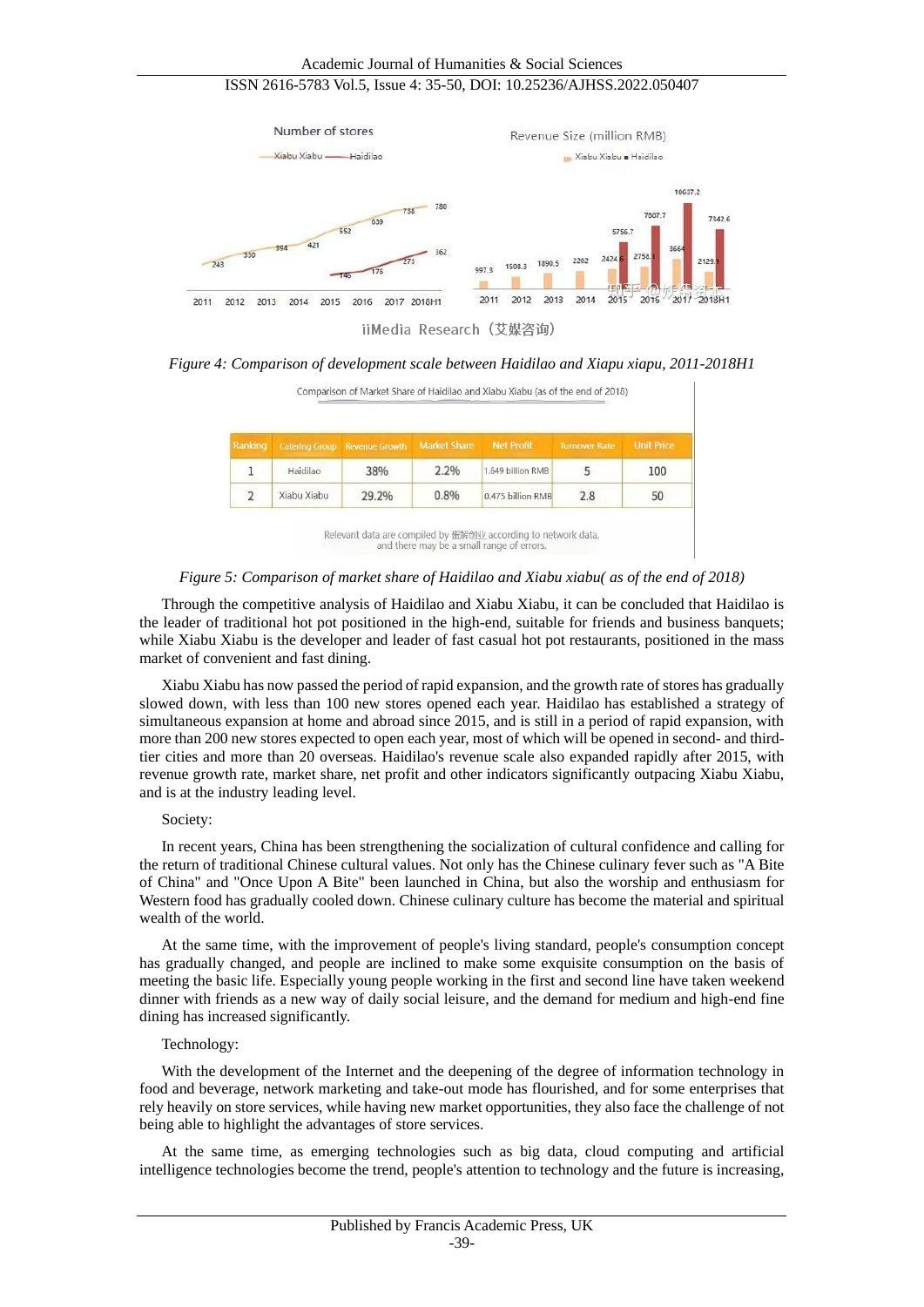and new concepts such as "smart restaurants" have attracted strong interest and won wide recognition in society. This shows that the future development trend of wisdom in the restaurant industry is significant.

#### *3.2.1.2. Internal Environment: Corporate Image*

Origin of the name of Haidilao:

The name "Haidilao" originally came from Sichuan mahjong, which is a term used in mahjong where the player wins the game with the last tile drawn by himself. When Haidilao was founded, the founder did not have extra money to advertise, so to achieve a better publicity effect, the only way to start is with the name, one is to remember, and the other is to have a good meaning. It goes without saying that Sichuan people like to play mahjong, so "Haidilao" is not only memorable, but also can be evoked at any time in life scenes. As for the good meaning, besides the good luck of winning the game, the name is also associated with the action of "fishing for food" from the pot, which is a vivid image. Therefore, the founders decided on the name "Haidilao".

#### LOGO:

In 2019, based on the mid-to-high-end brand positioning and international market development strategy, Haidilao adjusted its corporate image logo, one is to change the Chinese pinyin "HaiDiLao" to English "Hi", in line with Haidilao's strategy of simultaneous high-speed expansion at home and abroad. "Hi" not only harmonizes with the first word "Hai" of "HaiDiLao", but also serves as a global symbol, which can refer to a mutual greeting of " Hi", can also be interpreted as "High" for having a good meal, which can make foreign friends easy to read and remember at the same time and better understand China's unique hot pot social culture; The second is to simplify and merge the Haidilao's pattern and characters, deleting the original wing-like pattern and simplifying the long series of pinyin characters, and merging them together into a concise combination of the circle "Hi" and the Chinese characters "Haidilao", which gives people a simple, high-end, international feeling. The "i" is designed in the shape of a chili pepper, representing the identity of Haidilao, which is known for its spicy Sichuan-style hot pot.

#### Store environment:

Haidilao has undergone a "store upgrade" in recent years, and its store image has changed significantly to attract a younger generation of diners at home and abroad. Haidilao overturns the previous perception of the traditional hot pot restaurant with red, black and white no longer as the main color, boldly uses fashionable and innovative green and brass color as the main visual. The walls and other backgrounds are large log color. The division of the entire store area is natural and smooth, neat and refreshing, while the tables and chairs bracket, lighting and ceiling alignment give a simple but delicate aesthetic feeling. With warm yellow light, log color and green sofa cushions, it creates a "calm comfort", romantic and warm, which can not be experienced in the past noisy hot pot restaurants, better highlighting the positioning of the mid-to-high-end image of Haidilao.

#### *3.2.2. Heroes*

When it comes to Haidilao, we have to mention Zhang Yong. Zhang Yong is undoubtedly the "symbiotic hero" of Haidilao, and now he has become a model for almost every Haidilao employee to learn and emulate, and his successful entrepreneurial history has also been passed on by word of mouth within the company, which has a long-term and profound impact on the development of the enterprise.

Haidilao was established in 1994 in Jinyang, Sichuan Province. The Zhang couple and the Shi couple were the earliest entrepreneurial team of Haidilao. Zhang Yong, born in 1971, started his business from the age of 23, he has gone through 26 years, from a young and tender youth, grew into a Chinese restaurant industry lord, a listed company chairman, the richest man in Singapore. Through the combing of Zhang Yong's road of grassroots reversal, the author believes that there are six key periods as follows.

## *3.2.2.1. Vow to Change Fate with Hands*

Zhang Yong was born in Jinyang, Sichuan Province, and grew up in poverty and extreme material hardship. He vowed to use his hands to change his fate and rely on hard work to create his dreams, which is also a value he has always believed in his life. But Zhang Yong's academic performance is not good, in the bottom of the class, after graduating from junior high school did not enter high school, went to a technical school in Jinyang to learn welding technology, and later entered the Sichuan tractor factory work, receiving a very meager salary. It can be said that before the age of 20, Zhang Yong, there is almost no sign of becoming an inspirational rich man, is a complete grassroots. But Zhang Yong loved to read, so he had a strong appeal among his peers, and his technical school classmate, Shi Yonghong, was one of his partners who later founded Haidilao.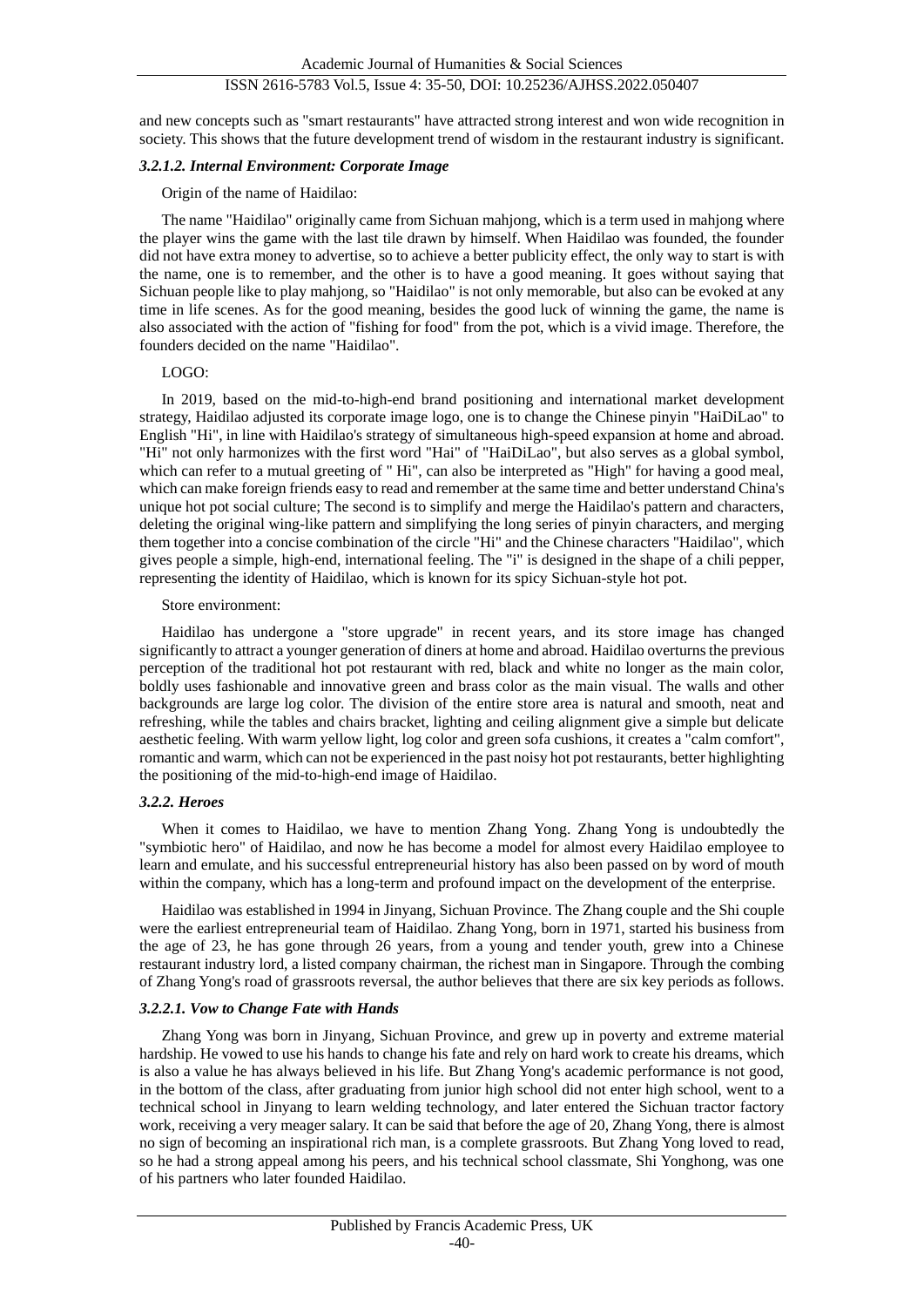#### *3.2.2.2. From Poker Machine to Small Pepper*

Zhang Yong's entrepreneurial experience is very rich, he has created a total of three businesses.

The first business: borrowed money to buy poker game machines, but midway in the bus was cheated of money, to end in failure.

The second business: focused on the oil pouring business, but ignored the need to pull strings. With the "oil collection" and "oil" board in hand on the Jinyang-Chengdu highway, he squatted for two days but finished empty-handed. Zhang Yong calmed down, determined to give up the idea of making money opportunistically, and decided to do a business down to earth.

The third business: opened a small hot pot restaurant called "small chili" skewers in Jinyang when 22, netting more than 10,000 RMB. During the period of love with his later wife Shu Ping, the madness of first love made Zhang Yong shut down the small store.

Although Zhang Yong's three ventures have ended in failure, he has accumulated valuable entrepreneurial experience and lessons learned.

#### *3.2.2.3. Foundation of Haidilao*

In fact, Haidilao's "good service" is not a decision of the management, but the founder from the beginning of the business summed up the essentials.

In 1994, Zhang Yong and his fellows founded the first undersea hot pot restaurant in Jinyang. At that time, the store was very small, only four tables, Zhang Yong also can not fry hot pot base, only to read books while frying, the taste is naturally very ordinary. But Zhang Yong gave a plate of dim sum to the first customers enthusiastically, and also discounted 10 RMB, the results of the customers gave unanimous praise when they left. Since then, Zhang Yong has decided that service is the winning principle, he began to take the initiative to warmly greet customers, help customers carry bags, take the children, polish shoes ...... Only customers can not think, no Zhang Yong can not do, and strive to do better, and when the customer is not satisfied, he will be sincere apologies, or even directly waived.<sup>[4]</sup>

With the gradual expansion of fame, Zhang Yong proposed to expand the store and decorate it into the most imposing in the whole of Jinyang, attracting numerous large customers. A few years later, Haidilao became a household name for hot pot restaurants in Jinyang.

#### *3.2.2.4. From Jinyang to Beijing*

In 1999, Zhang Yong decided to step out of Jinyang and opened his first branch in Xi'an. [5]Although the business was cold at first and the three partners accused him of dictatorship, Zhang Yong did not give up lightly and led his staff in Xi'an to show extraordinary sincerity, enthusiasm and patience, providing customers with a large number of "special services" that can be found in Haidilao stores today for free. In less than two months, the business of Haidilao in Xi'an exploded through word-of-mouth.

In 2004, Zhang Yong wanted to enter Beijing, which was again unanimously opposed by his three partners. In July, the first Haidilao store opened in Beijing, and within a few months, it became the focus of media and public attention with its strong service, and even CCTV interviewed and reported on Haidilao. At that time, Haidilao ranked among the top three hot pots in Beijing on the public review website.

#### *3.2.2.5. Layout of Industrial Chain*

We can see that Zhang Yong is a practical person who dares to think and do, but he also has a longterm vision. Contrary to what many people think, despite its fame, Haidilao has not developed very fast compared to other brands in the same period. Before 2015, when other brands were fighting on the road of store expansion, Haidilao continued to explore better services vertically while starting to develop horizontally, laying out the whole upstream and downstream industrial chain including ingredients and base supplies, warehousing and logistics, store decoration and even monitoring and cashiering, which can provide services including ingredient procurement, base supplies and takeaway delivery for Haidilao and other restaurants. Haidilao is no longer a simple hot pot restaurant, but a large group rooted in all aspects of the entire hot pot industry.

#### *3.2.2.6. Exploring International Business and Expansion*

In 2012, Haidilao's first overseas store in Singapore Clarke Quay opened for business, taking the first step towards globalization, and since 2015, Haidilao has started a simultaneous high-speed expansion strategy at home and abroad. By the end of 2019, Haidilao operated more than 700 stores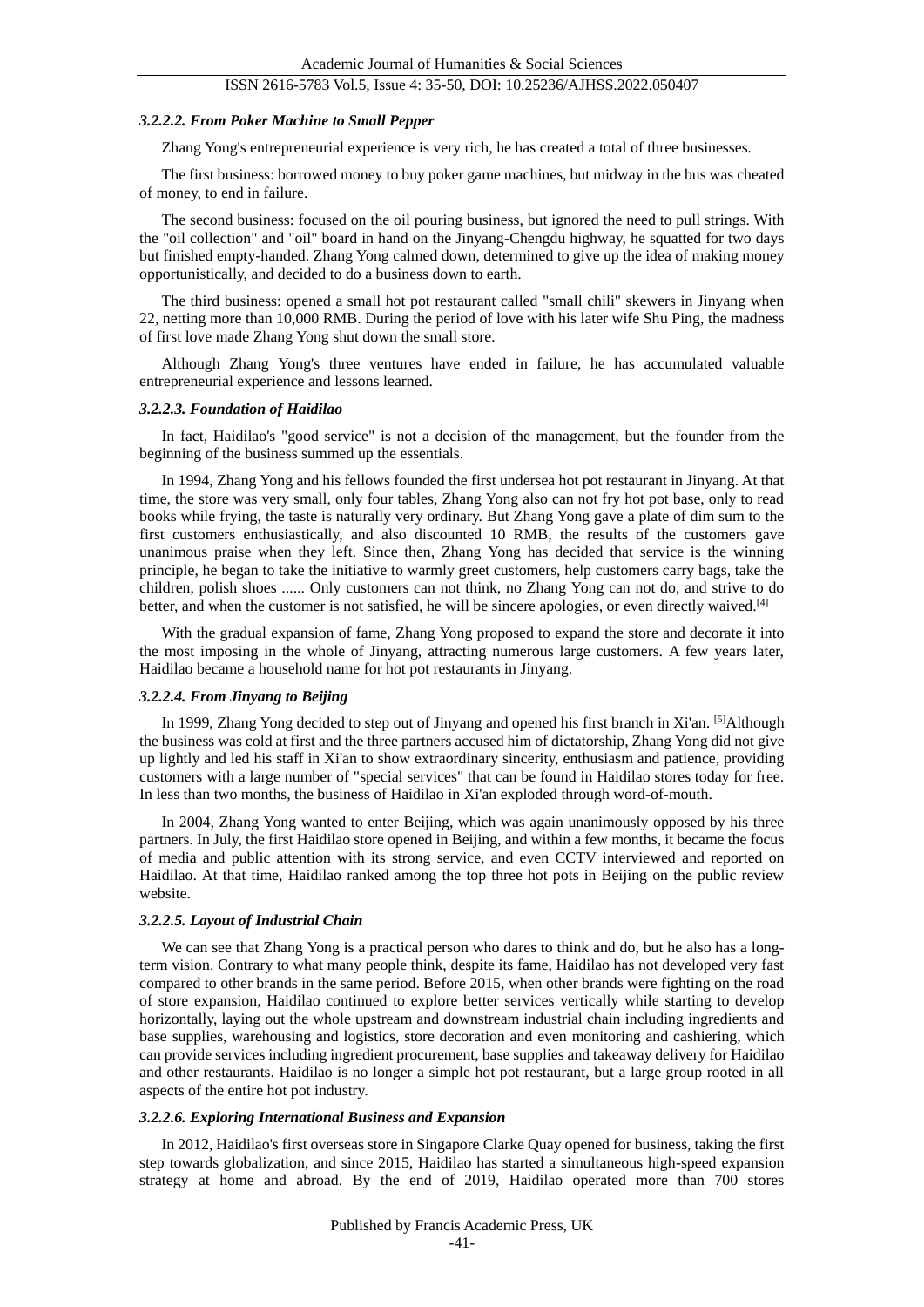worldwide.<sup>[6]</sup>Although the outbreak of the new crown epidemic affected the performance of Haidilao in the first quarter of 2020, it did not change Haidilao's store opening plan for the whole year, and the total number of Haidilao stores has reached 1,000. Haidilao claimed that the target of 3,000 stores set in previous years is fully achievable in the near future.

Through the above review of Zhang Yong's entrepreneurial history from a grassroots commoner to a catering kingpin, it can be seen that Zhang Yong has made a great career through hard work, and his passionate service is also the winning formula for conquering customers. In the face of difficulties, Zhang Yong has the courage to face challenges and the tenacity to not give up until he achieves his goals, while in the long-term development of the enterprise, Zhang Yong is both steady and ruthless, entering Beijing, the layout of the industrial chain, high-speed expansion, etc., all highlighting Zhang Yong's sense of personal responsibility to make the enterprise continue to succeed. As the "symbiotic hero" of the company, Zhang Yong's experience and values are also deeply engraved into the corporate culture of Haidilao, with one center—changing fate with hands, and two basic points—customer-centered and hardworking. On the official website of Haidilao, the qualities of Haidilao staff are summarized as honesty, innovation, humility, diligence, passion, kindness to others and sense of responsibility.[7]

#### *3.2.3. Values*

Through the pre-analysis of Haidilao, the author concluded that Haidilao has three core values of fairness, friendliness and innovation.

#### *3.2.3.1. Fairness: Down-To-Earth and Enterprising Righteousness*

First, "regardless of origin". After the review of the founder of Haidilao, Zhang Yong's entrepreneurship, we can know that Zhang Yong came from a poor background, graduated from a technical school, can be said to be a grassroots, no origin to speak of, but he relied on diligent hands and perseverance of the heart to eventually start a successful business. Therefore, there is no restriction of education or origin in Haidilao, the key is to be diligent, honest and sincere, everyone is equal, everyone can create wealth and change fate with their own hands.

Second, "refuse to parachute in". In Haidilao, except for financial and engineering positions, both managers and important positions must start from the bottom, from the direct service to customers. Haidilao never outsource management personnel, because only the managers who rise gradually from the front line really understand the needs of customers and are trained in all aspects, which is also a fair and responsible attitude to every hard-working and serious worker.

Third, "clear promotion system". Haidilao set up three promotion systems: management, technology and logistics(Haidilao's three promotion systems: ①Management path: new employees—qualified employees—first-class employees—advanced employees—pacesetter employees --Lobby Manager -- Store Manager --Regional Manager --Regional General Manager --Deputy General Manager. ② Technical path: new employees—qualified employees—first-class employees—advanced employees pacesetter employees --Model employee—Meritorious employee. ③Logistic path: new employee qualified employee—first class employee—advanced employee—clerk, cashier, accounting, purchasing, logistics, technology department, development department—business manager) , so that each employee can have sufficient room for development, clarify their future plans and routes, and step towards the goals in their hearts step by step.

Fourth, "piecework pay". Haidilao follows a piecework pay system where employees' pay is directly linked to the total workload, and each task of the employee is detailed in the workload during the whole process from customer entry to departure. This gives the most sweet fruits to the hardworking people, while the lazy people have to pay a certain price, with clear rewards and punishments, which is a direct reflection of fairness.

#### *3.2.3.2. Friendliness: Kindness and Harmony Inside and Outside*

#### Internal:

First, the staff accommodation. Haidilao's staff accommodation is second to none in the catering industry. Although each branch is independently responsible for staff accommodation, there are unified implementation standards. For example, the staff apartment is no more than 20 minutes walking distance from the store, the apartment must be a formal district or two or three bedrooms in the apartment, not a basement, and the annual cost of a single store dormitory is 500,000 RMB. Haidilao also does a great job in humane care for employees, such as providing separate rooms for husband and wife employees. The apartment is fully equipped with TVs, computers, Wi-Fi, washing machines, air conditioners and other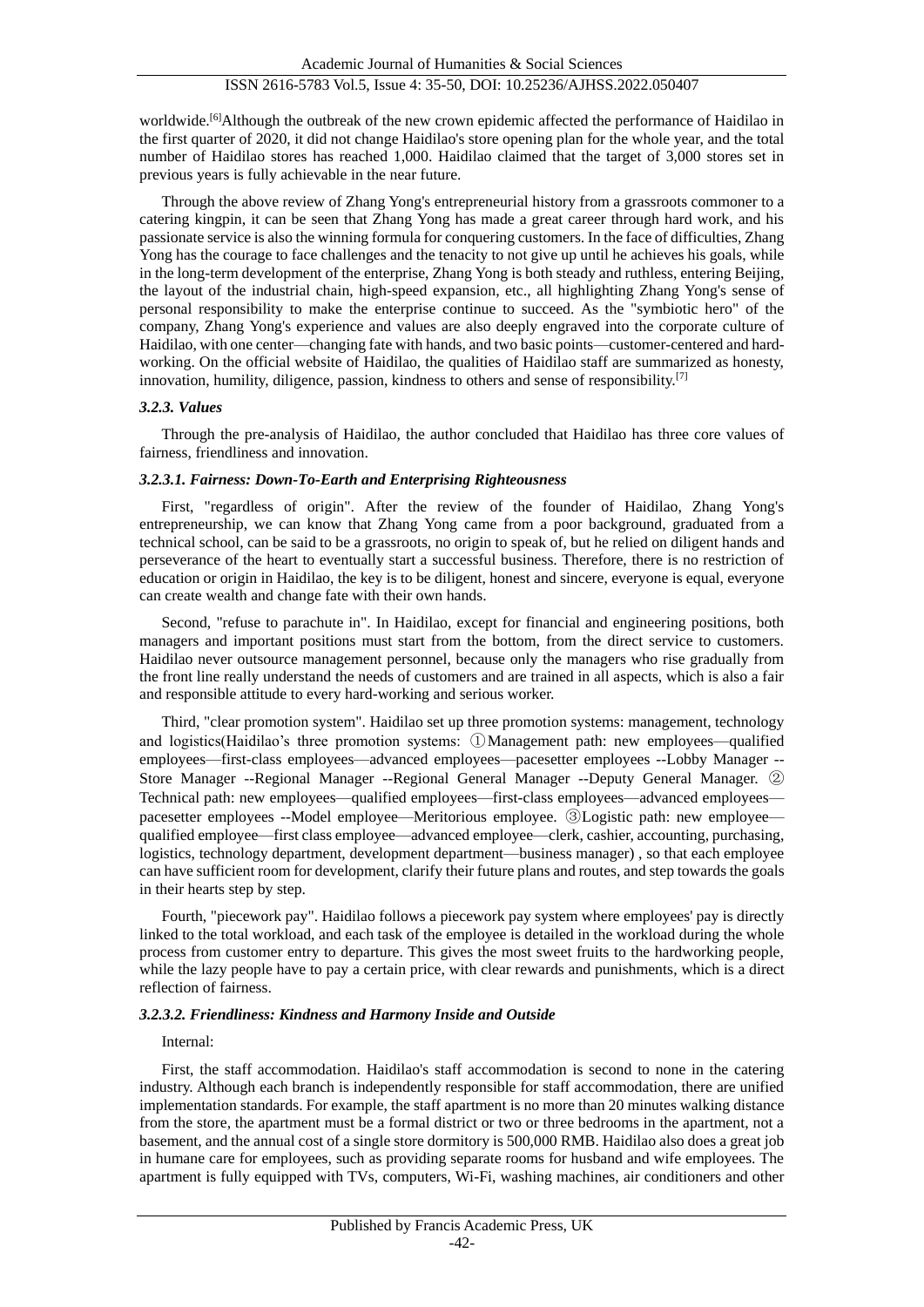household appliances, and also arranges for regular cleaning and provide fruit and yogurt at night.

Second, children's education. Haidilao provides a monthly subsidy of 300 RMB to assistant store managers who bring their children under 3 years old to live with them; provides an annual education allowance of 12,000 RMB to store managers; and helps children of store managers and above who are cadres to attend school and pay the school sponsorship fee on their behalf. In addition to this, all children of Haidilao employees can attend the private boarding school founded by Haidilao in Jinyang for free.

Third, the parental allowance. Haidilao has an amazing internal benefit is to give each store employee's parents a monthly salary. Most of Haidilao's employees come from bad backgrounds and leave their hometowns to work in big cities. Haidilao sends their parents a monthly salary ranging from two hundred to eight hundred, and the better the children work, the higher the parents' salary. In this way, the money sent back by the company is not only a family allowance, but also a kind of praise, which will make the employee's parents back home feel very proud and pride, and also help to stimulate the enthusiasm of the staff's work. And if an employee is awarded as an advanced individual three times a year, his parents can enjoy a family visit benefit, including round-trip bus ticket reimbursement, 3-day accompanying leave, free meals in the store, etc.

Fourth, empowerment training. Most of Haidilao's employees are not highly educated, in order to make up for their regrets and imperfections and meet their wish to go to university, Haidilao founded Haidilao University in 2010, and opened different special training courses for employees in different positions, focusing on training reserve cadres; built two training platforms, online and offline, to improve the flexibility and choice of employees to learn anytime, anywhere in an effort to empower as many employees as possible and promote sustainable development<sup>[8]</sup>. In Haidilao's view, employees are not only a workforce, but also a family that develops together with the enterprise.

Fifth, the severance pay. This is also an internal benefit that Haidilao has been talking about for outsiders. Haidilao in order to thank employees for their contributions to Haidilao, will give a dowry when employees leave. In Haidilao, if a store manager having worked more than a year leaves, the company will give a dowry of 80,000 RMB; if a district manager leaves, the company will give 200,000; if a regional manager leaves, the company will send a hot pot restaurant valued at about 8 million.



*Figure 6: Special services in waiting*

External:

The biggest embodiment of Haidilao's external friendliness is the famous special service, which is mainly divided into four aspects: before entering, waiting area, dining in and freedom of choice.

First is before entering the door. Professional parking is available regardless of the model; free car wiping at noon on weekdays; store staff with a smile on their face and bending down to extend a warm welcome.

Second is the waiting area. Melon seeds, tea, fruit, snacks; newspapers, magazines, Internet access; poker, checkers, military flags; shoe shine, manicure; children's area with special staff to play with, provide baby egg custard<sup>[9]</sup> ...... There is everything you need, even if you don't get to eat hot pot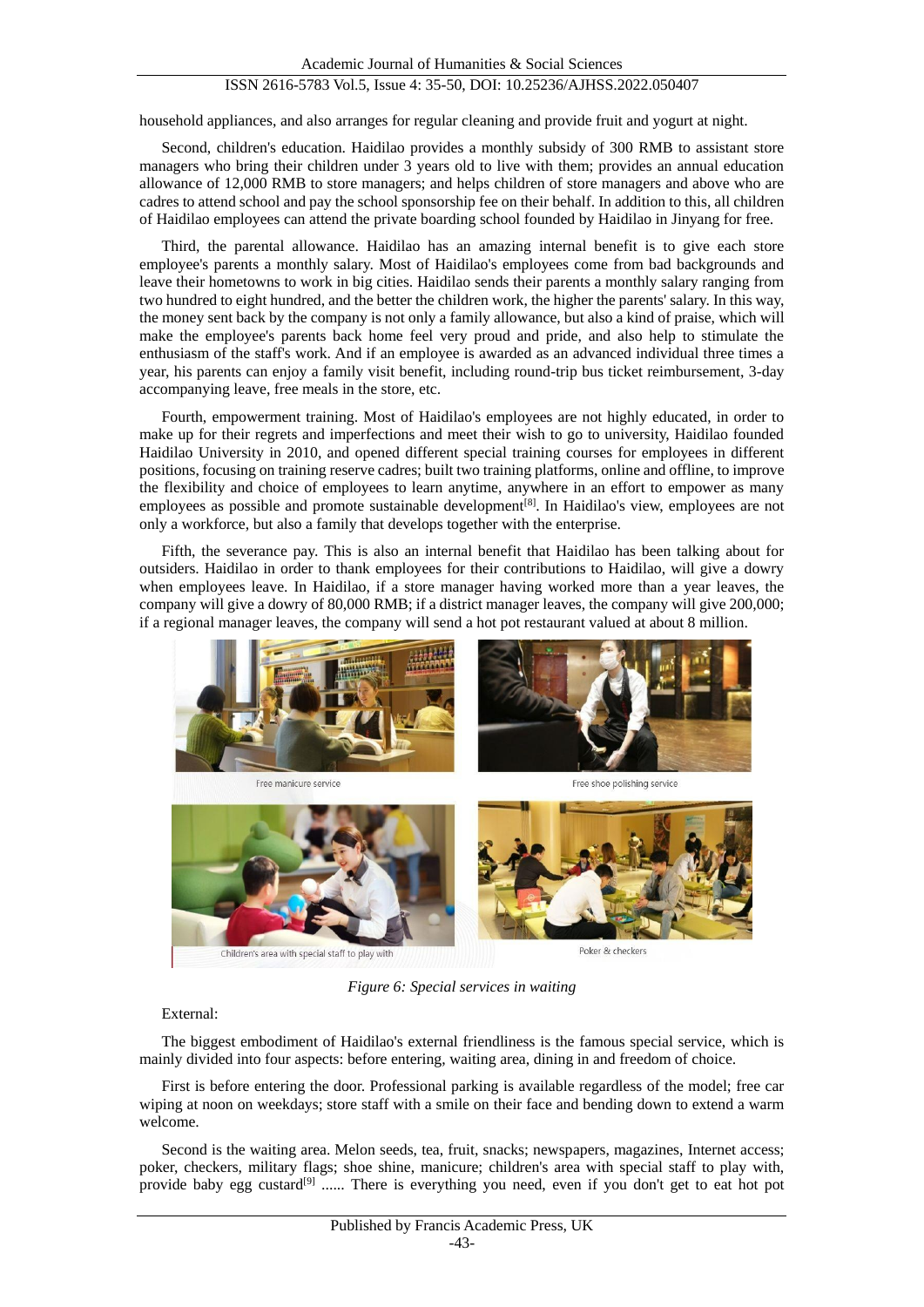immediately, customers will not feel anxious or cold in their hearts.

Third, in the middle of the meal. Satff will give everyone an apron; give people who have cell phones a small plastic bag cover; give ladies with long hair rubber bands and small hair clips; give people who wear glasses a mirror wipe. Smiling waiters are close by; walking on the road, there are enthusiastic waiters to greet you at any time; washroom waiter; hair and skin care products provided; the name of secondary customers, their birthdays, wedding anniversaries remembered; live Beijing opera performance. And, if you eat alone, the staff will put a bear across from you as a companion.



*Figure 7: Special services in dining*

Fourth, freedom of choice. In Haidilao, all dishes can be ordered in half portions only, so that customers have greater autonomy of choice and have the opportunity to taste a wider variety of food in a smaller number of people, with lower costs of trial and error, and without worrying about waste, which is very economical.

Corporate Social Responsibility (CSR):

Not only in the treatment of employees and customers, but also in corporate social responsibility, Haidilao is also constantly practicing the value of friendliness.

First is to join the community. As the Chinese saying goes, "When you drink from the stream, you remember the source", Haidilao always upholds its original intention and often encourages its employees to actively participate in charity projects and volunteer work in the local community to contribute to community development.

Second, the establishment of the Bingwen Public Welfare Library. Haidilao launched the public welfare library project out of concern for spiritual and spiritual development. The library covers an area of 1080 square meters, with a total collection of more than 30,000 books, which can realize the functions of e-book reading, paper book lending and public welfare lectures, providing people with a long-term learning place and promoting the humanistic atmosphere of good reading and good books.

Third, the "Beauty for Goodness" charity project. Haidilao cooperates with the 5A-level foundation Aiyou Charity Foundation to collect and donate "Little Painter" paintings in its stores nationwide, and use all the money to improve the level of children's medical care and the quality of life of children in need, providing long-term financial support for children's medical and welfare projects.

Fourth, the foundation of Jinyang Tongcai Experimental School. In 2001, Haidilao founded the Jinyang Tongcai Experimental School. The word "Tongcai" carries the school's goal and educational philosophy, which is to enable all educated people to become successful, and to cultivate them into "universal talents".

Through the specific analysis of the three perspectives of Haidilao's friendly values, a cultural logic can be summarized: the company respects and cares for its employees as family—employees treat the company as home—like a host hospitality guests, heartfelt service, respect for customers --Customer satisfaction and corporate development, ultimately forming a virtuous circle. [10]In Haidilao, the ultimate pursuit is always customer satisfaction and employee motivation, not profit.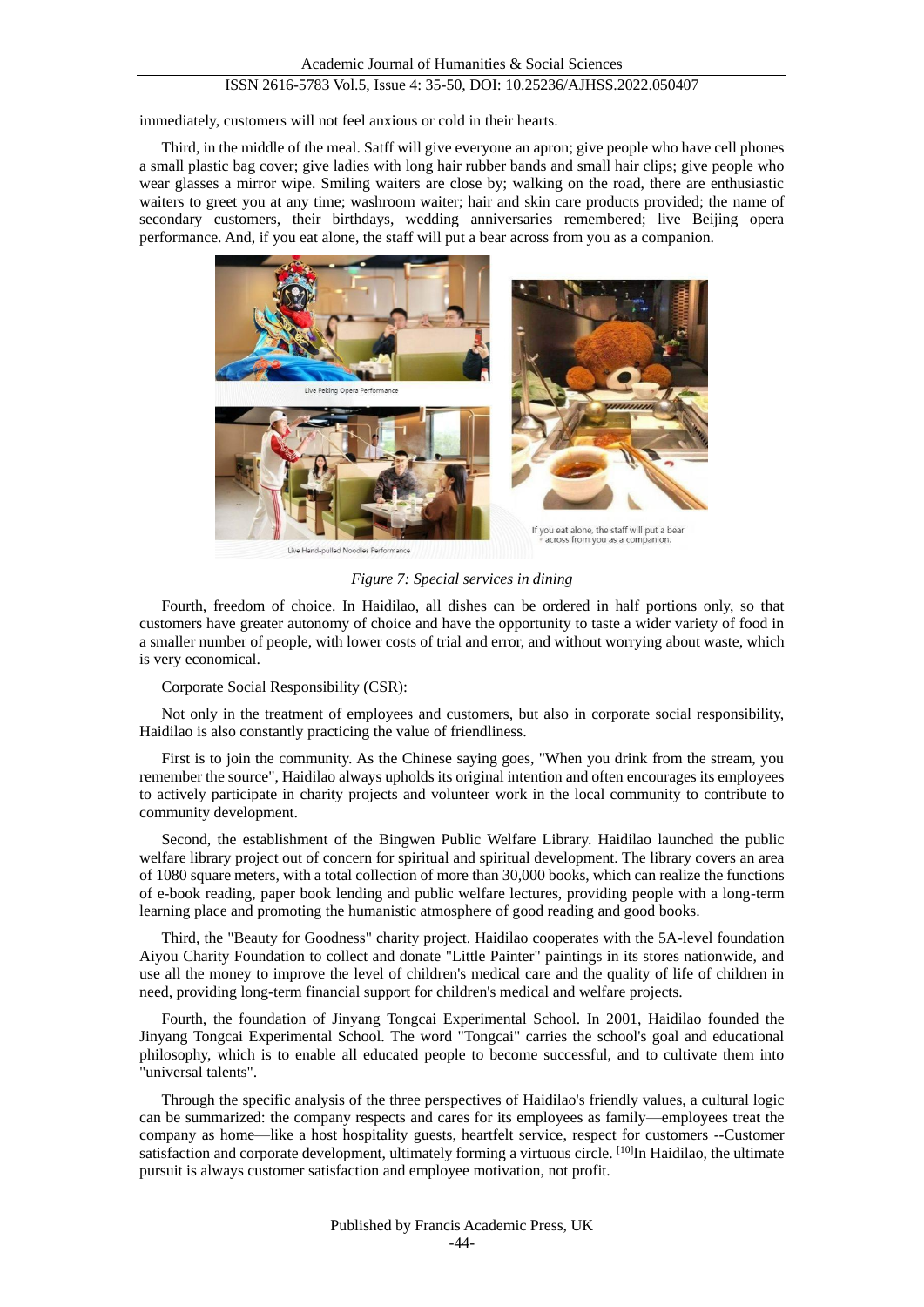#### *3.2.3.3. Innovation: Vitality of Seeking Development*

First, encourage all employees to innovate. Haidilao encourages employees to put forward innovative ideas and suggestions for improvement, an innovation award of 30 RMB, some good improvement measures, will also be promoted throughout the company.

Second, bold decentralization. Haidilao fully trust their own staff, unlike the general enterprise layers of instructions, Haidilao employees have a lot of autonomy. Ordinary employees can decide on their own whether to send some free dishes and desserts to guests, and even unsatisfied guests directly face orders; and regional managers even have more than a million of autonomy. This bold decentralization not only caused no chaos, but also improved the staff's sense of self-identification and work motivation.

Third, the family system change. Once Haidilao also adopted the traditional restaurant industry's district cell system, but with the rapid expansion of stores around 2015, the problem of too many layers and organizational rigidity gradually emerged. In order to break the drawbacks of the family system, a thorough organizational change was made in 2016, introducing a flat management mechanism that includes only four parts: headquarters, coaches, huddle groups and stores, with all corporate employees having common struggle goals and value judgments and sharing common honor and mission.

Fourth, explore the Haidilao smart restaurant. 2018, the first Haidilao smart restaurant was officially opened in Beijing.[11] The restaurant adopts holographic surround projection, has 6 scene themes, realizes intelligent dish warehouses, thousands of pots and pans, dishwasher automation, and 6 delivery robots, and continues to explore the application of big data and artificial intelligence in the restaurant industry.



*Figure 8: Inside the Haidilao's intelligent restaurant*

#### *3.2.4. Rites and Rituals*

#### *3.2.4.1. Rituals*

(1) Games. The morning meeting of Haidilao staff is conducted in the form of games, where the store manager and the staff sit in a circle and put all kinds of delicious snacks and desserts in the middle, and then start to play the tacit understanding test, unity competition and other games, the winner of the game can eat the delicious food on the table at will, Haidilao enhances the trust and cohesion between the staff through the game, relieves the tension of the staff at the morning meeting, and is also conducive to Staff to start the day's work in a comfortable and happy mood. When a new employee joins, the store manager will also let everyone get to know each other through ice-breaking games and encourage everyone to take the initiative to express themselves.

(2) Group dinners. Whenever there is a holiday or something worth celebrating, the staff of Haidilao will get together to build a group dinner with the store manager and staff around a table, sometimes the headquarters coach will also join in, joyful and cheerful, not only to promote the horizontal staff friendly friendship, but also to strengthen the contact and understanding between the upper and lower levels.

#### *3.2.4.2. Rites*

(1) Greeting ceremonies. Whenever a new employee is hired, the store manager will ask all employees to be present to welcome the new employee, and the new employee will introduce themselves in front of everyone, while other employees will have to remember the new employee's name. In the following days, the store manager will randomly check the names of new employees, and if they can't remember, they will be "punished" in some way. Haidilao records every employee's birthday, each month will have a fixed day, so that all employees who have a birthday in the month in this day off, and will buy a cake to the staff dormitory or store, so that everyone together to celebrate their birthdays, so that employees feel the warmth of home.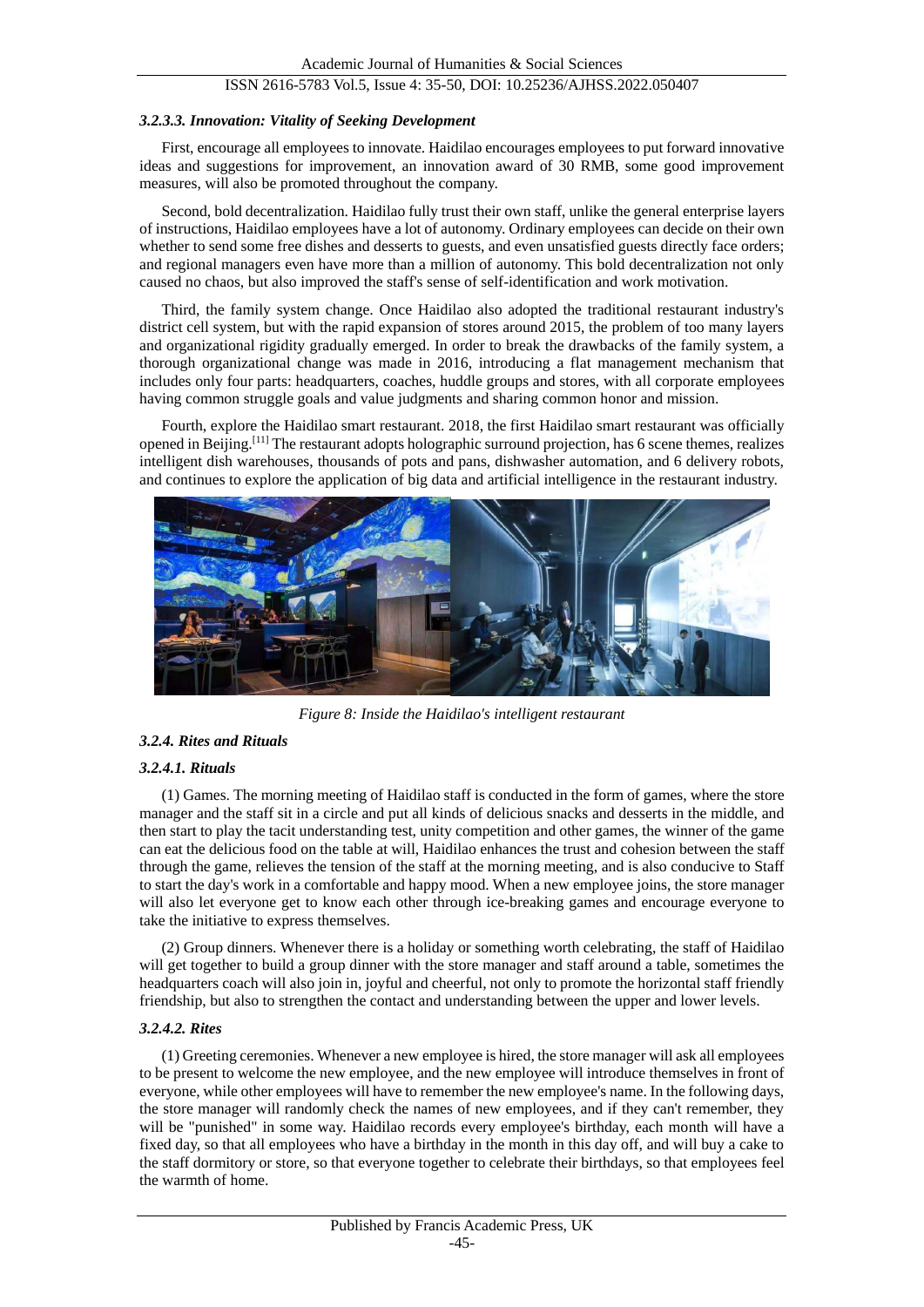(2) Reward ceremonies. Whenever an employee performs diligently and excellently, the store manager will bring everyone together to formally praise the employee and give bonuses on the spot. Haidilao also selects advanced individuals several times a year. If an employee is recognized as an advanced individual three times a year, his or her parents are entitled to a round-trip bus ticket reimbursement, three days of companionship leave, and free in-store dining benefits for family visits.

(3) Work ceremonies. Haidilao encourage employees to work innovation, an innovation award of 30 RMB, if there is a particularly good innovative ideas, will be promoted throughout the company, and the idea to the name of the employee who proposed the idea to name.

(4) Management ceremonies. Haidilao weakened the cold and hard system process, all the systems and norms are as far as possible not issued by documents, but conveyed by the store manager regular meetings to discuss the recent service customer satisfaction situation. The training of new employees is also generally conducted by trainers from the headquarters sent to the stores for practical exercises and training, and the employees are placed in the most suitable positions after experiencing all the types of work first-hand. Periodically, the headquarters will also send nail technicians, masseurs, and Peking Opera professional performers to the stores to train the staff, and the staff can voluntarily participate in the training according to their own interests, fully empowering the staff while also respecting the staff's independent choice.

(5) Celebrations. Every store anniversary, Haidilao will hold an anniversary celebration, decorate the store inside and outside with joyful atmosphere, and also have a lot of employee discount activities, so that employees can witness the company's milestone moment together.

(6) Annual meetings. Every year, Haidilao will hold an annual meeting in stores or find another venue. In addition to the annual meeting, there will be red packets, lucky draws and other links, employees will also perform on stage with the characteristics of Haidilao's various programs.

#### *3.2.5. Cultural Network*

Due to the limited first-hand information, the author summarized through interviews with store managers and store staff, there are roughly three roles in the cultural network in Haidilao.

#### *3.2.5.1. Storyteller: Founder Team Led by Zhang Yong*

Anyone who has paid a little attention to Haidilao will find that Zhang Yong, the founder of Haidilao, has been highly visible in the media compared to many restaurant founders. Zhang Yong himself is more willing to accept media interviews, and there are many golden quotes from Zhang Yong about Haidilao circulating on the Internet, while the company's internal public relations and publicity teams also interpret Zhang Yong's entrepreneurial story as a legend of grassroots origins, changing his fate with his own hands, spreading it internally and externally. In addition to Zhang Yong's own entrepreneurial history, another important story is the story of partner Shi Yonghong. In order to break the family system of Haidilao and establish the layout of upstream and downstream hot pot industry chain, Shi Yonghong gave up his shares of Haidilao, and Zhang Yong's strong decision at that time and Shi Yonghong's selfknowledge, concession and completion together made Haidilao a new glory. Therefore, the founder team led by Zhang Yong can be said to be storytellers to some extent.

#### *3.2.5.2. Chaplain: A Coach Sent to the Store from Headquarters*

The headquarter coaches generally know the founder's story, the development history of the company, the business management model and the cultural values well, and are the living encyclopedia of the company. Their duty is to help stores manage their managers better and guide and train their employees. In the training process, they have time to listen to the frank conversations of employees and can build a cordial and friendly relationship with employees by telling the founder's entrepreneurial story, the development history and prospects of Haidilao, and convey the company's values in a subtle way. Pastor role.

#### *3.2.5.3. Whisperers and Gossipers: Store Managers and Sales Clerks*

Whisperers are generally formed in less visible positions, but are very loyal to the company, have a strong sense of identity, and also accelerate the spread of news throughout the network through whispering. The gossipers, on the other hand, often gossip with people at the dinner table or during breaks, and people will participate in the gossip for the sake of amusement, promoting the wide spread of news. In Haidilao, the store manager and the store staff assume this role. The store manager has been working in Haidilao for the longest time and has worked from the grassroots to the store manager, so he generally has a strong sense of cultural identity with Haidilao and has heard many legendary stories about the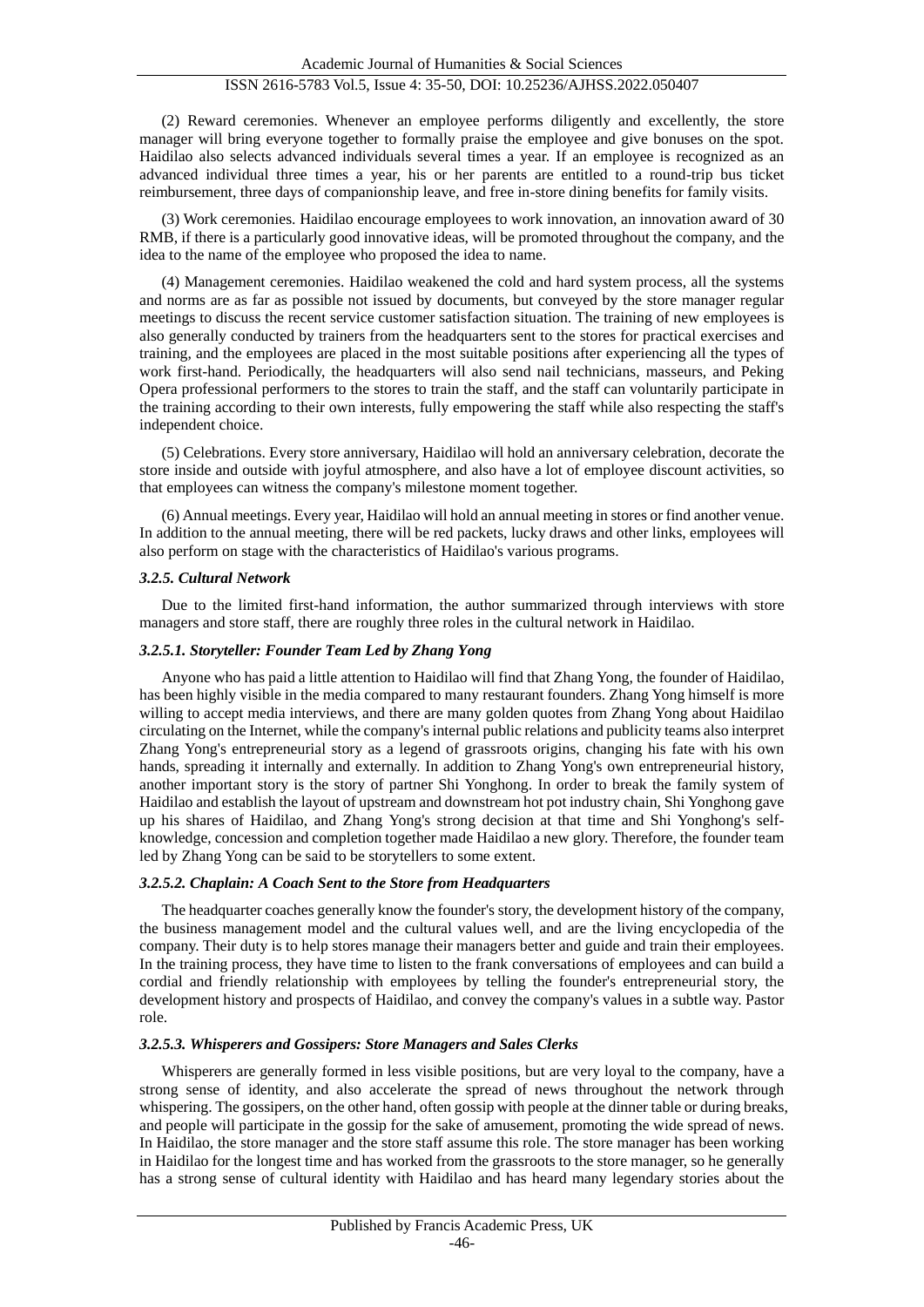founder, so he also tells these stories in his daily communication with the store staff to motivate them to work. In their spare time, the staff will also talk about the founder's grassroots entrepreneurial stories, which can also motivate the staff to create wealth and change their destiny through their own hands as long as they are diligent and sincere.

#### **4. Diagnosis of Haidilao Corporate Culture**

#### *4.1 Research Model*

Kim S. Cameron and Robert E. Quinn proposed corporate culture evaluation dimensions and models in the book "*Diagnosing and Changing Organizational Culture*", which classifies organizational culture into four models: tribal, member, hierarchical, and market-based.[12]



Stability and control

## *Figure 9: Competing Values Framework*

[Tribal-type culture](Six dimensions of tribal-based culture. ① People work in a very friendly place and share the results together, like a big family. ② Leaders or spearheads of organizations are often seen as mentors or even parents. ③The organization is sustained by loyalty and tradition, with members voluntarily assuming all obligations. ④The organization emphasizes the development of people and long-term goals, but also considers both cohesion and morale to be very important. ⑤ Here success is defined by the degree of sensitivity to customers and care for employees. ⑥The organization has set up incentives specifically for teamwork, participation and coordination.)

#### Orientation: cooperation

Types of leaders: facilitators, mentors, team builders

Value drivers: dedication, communication, development

Effectiveness Theory: effectiveness through human resource development and employee engagement

The following will use the Cameron-Quinn evaluation dimensions and model to make precise judgments about the type of corporate culture in Haidilao, and to diagnose problems and provide suggestions for change.

## *4.2. Tribal-type Culture*

#### *4.2.1. Dominant Features*

One of the core values of Haidilao is friendliness, employees are treated as a family with respect and care—employees treat the company as home—employees serve and respect customers with the same dedication as the hosts do with hospitality—customer satisfaction. The cultural logic of corporate development, providing employees with first-class accommodation and food in the industry, caring for the educational development of employees' children, sending salaries to their parents, empowering and training employees, and even giving them a leaving dowry when they leave, creates a collective atmosphere like a large family.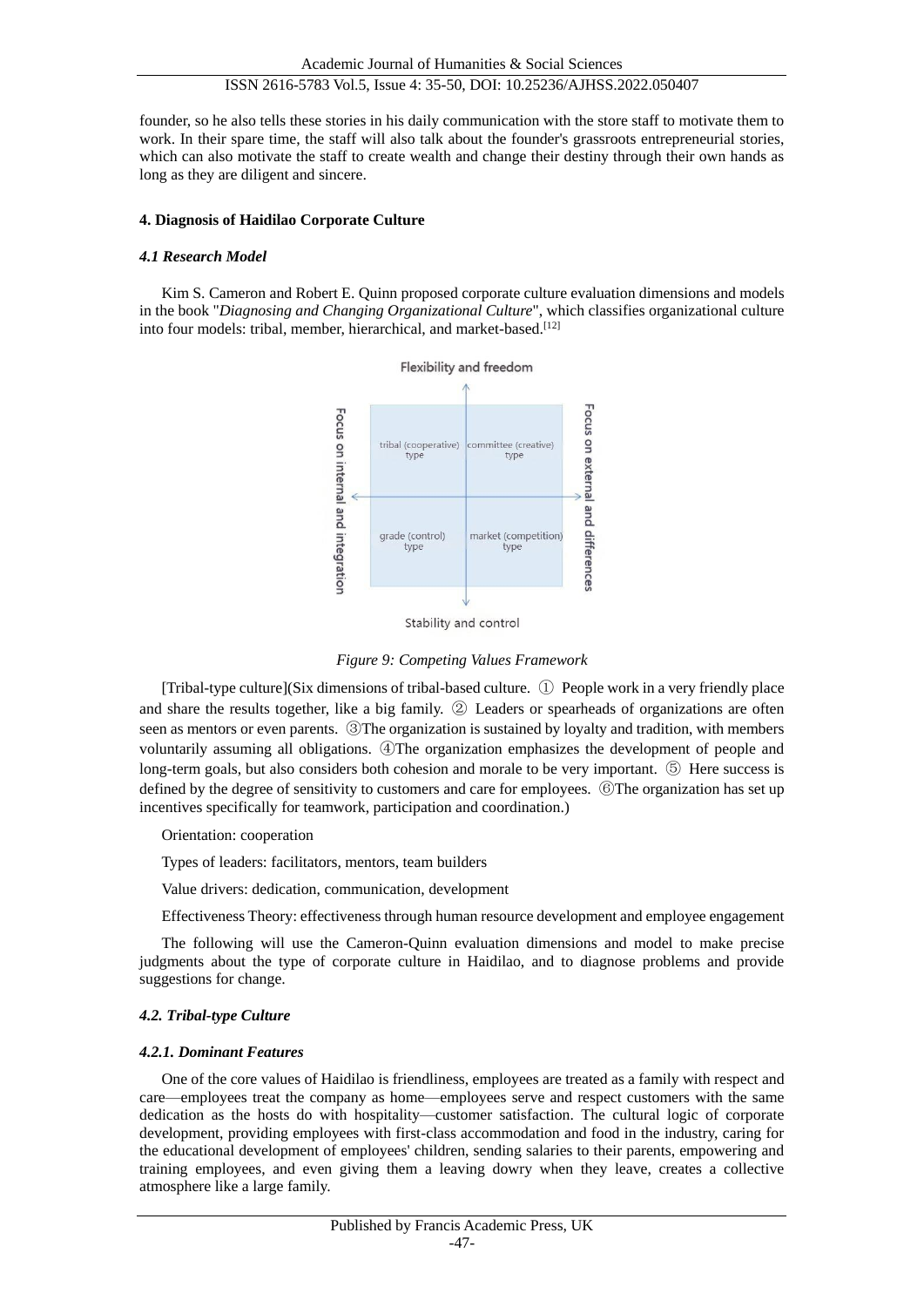## *4.2.2. Leadership Style*

The story of Zhang Yong, the founder of Haidilao, who rose from the grassroots to become a restaurant kingpin, has been passed around among Haidilao employees. Zhang Yong has never forgotten his original intention and insists on not judging heroes by their origins, encouraging grassroots employees like him to create wealth and change their lives with diligent hands, so Zhang Yong can be said to be a spiritual mentor in the hearts of employees. The "family culture" promoted by Haidilao advocates that the company treats its employees as well as family members, and employees get along with each other as family members, and treat customers as warm and considerate as hosts, so the founder naturally plays the role of the head of the family in this big family.

## *4.2.3. Staff Management*

Zhang Yong once said in an interview, "I'm most proud of the loyalty of the staff of Haidilao." Loyalty is the cornerstone of Haidilao staff to serve employees with heart and soul. Haidilao's salary is 10% higher than the industry, there are also a variety of material and spiritual humanistic care for employees, each new employee will also spend a lot of effort to work skills training and corporate culture inculcation. According to the standard of Haidilao's three-month probationary period, the turnover rate of Haidilao employees is very low, and most of the employees have high loyalty to the company, and are highly motivated to work and voluntarily assume all obligations.

#### *4.2.4. Organizational Cohesion*

Haidilao emphasizes the long-term development of employees and has set up three promotion systems for management, technology and logistics, so that each employee has sufficient room for development, clear their future plans and routes, and step by step towards the goals in their hearts.

## *4.2.5. Strategic Focus*

In Haidilao, the definition of success is customer satisfaction and employee motivation, not profit. The assessment of the excellent store manager is not the ability to make money every month and every year, but more the inspiration to bring the staff together. Of course, it is impossible for Haidilao not to assess profits at all, but the consideration of profits is not short-term, but long-term. It doesn't matter if you can't make money this month, but you need to be able to make more money in the future.

#### *4.2.6. Rewards for Success*

Haidilao does not show a significant performance in the dimension of "the organization has set up a reward mechanism specifically for teamwork, participation and coordination". The piece-rate system may focus more on individual employee rewards, but since the head office's assessment of stores is more oriented to team cohesion, stores with good teamwork are more likely to receive excellent awards.

The above analysis of Haidilao's corporate culture using Cameron-Quinn evaluation dimensions and model reveals that Haidilao is more tribal in nature. For tribal culture, based on the characteristics of internal integration and flexibility, "people" is the key factor of tribal culture, whether the company can make good use of human resources, maximize the internal cohesion, and create a harmonious and pleasant working atmosphere is an important point for corporate culture diagnosis and change. Whether the company can make good use of human resources, maximize internal cohesion, and create a harmonious and pleasant working atmosphere is an important point of diagnosis and change of corporate culture.

## *4.3. Problems and Suggestions*

#### *4.3.1. Problems and Challenges*

The most serious problem brought about by Haidilao's rapid expansion is the reserve of employees. Usually, the core staff of Haidilao's new stores have to spend at least three to five years in the old stores. In August 2017, Haidilao was first exposed to the problem of "people" in the back of the kitchen, in the serving room and in the dish room. In August 2017, it was first revealed that there were traces of rats in the back kitchen serving room, dishwashing room and other places, and then it was revealed that some Haidilao employees directly used a hot pot spoon to pull out the garbage clogged in the drain, which triggered a wide range of public opinion and questions. Although Haidilao later gained the public's tolerance and understanding because of its sincere apology and powerful solutions, Haidilao, as a catering company, food hygiene and safety sit at the core of its development, the repeated food hygiene and safety problems are enough to reveal that Haidilao's internal management has a big problem and needs to be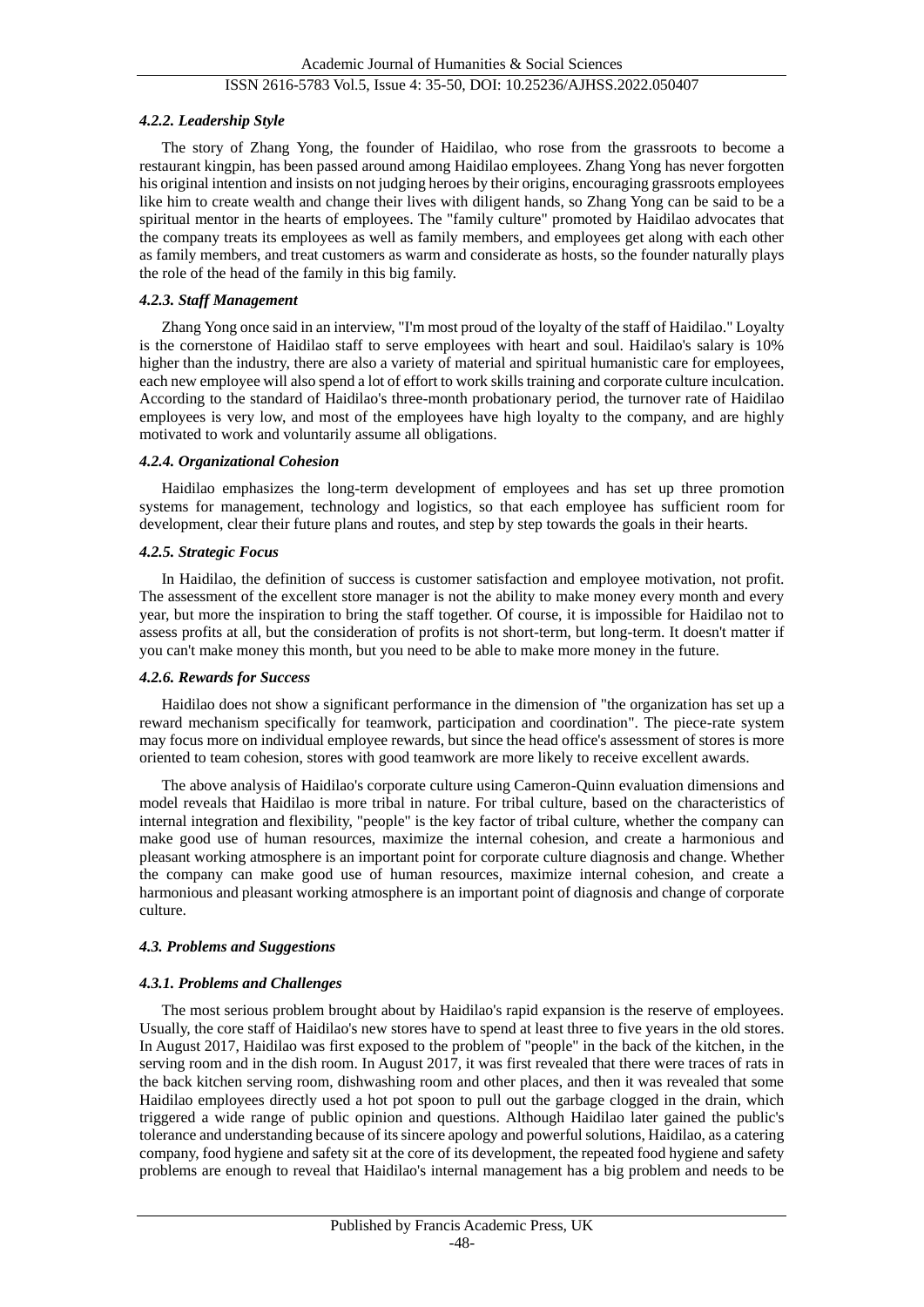#### solved.

In addition to the fact that objective shortage of staff reserves led to quality problems in Haidilao, the logic of corporate culture that Haidilao has been adhering to has also wavered. In the past, Haidilao was full of humanistic care for its employees, and the definition of success was not profit, but customer and employee satisfaction. But now Haidilao has started to assess the number of customers and table turnover rate, which has led to a decline in the quality of service and happiness of employees under high pressure. Many old employees say that the corporate culture of Haidilao is getting closer and closer to Huawei, like a sweatshop, which makes people both awe and fear. This, obviously, runs counter to the underlying cultural logic of Haidilao.

In the process of Haidilao's overseas expansion, there are also two issues worth thinking about, one is how to grasp the scale of hospitality and privacy. In the Chinese cultural context, customers may also think that some services go beyond the comfortable distance between people, but still tend to accept and approve such hospitality services. However, in some countries where privacy are important, such special services may cause mental pressure to customers and even make them feel violated. <sup>[13]</sup>Whether these employees from different countries and cultural backgrounds can overcome cultural differences, form a strong sense of identification with the corporate culture, and break the inherent concepts and prejudices about countries and nationalities among themselves to work harmoniously and happily in a group atmosphere and common consciousness is also a major challenge for enterprises in the process of going abroad.

#### *4.3.2. Suggestions and Responses*

Haidilao, as a catering enterprise, food safety and hygiene is the fundamental of enterprise development. If you can't keep the bottom line, then everything will be the bottom of the barrel and the pavilion in the air. The balance of "quality" and "quantity" has been the eternal business theme. Expansion of the number of stores in order to seek a broader development can not be faulted, Haidilao also took a steady and stable route before 2015. But the problems exposed by Haidilao in the past two years do reflect the contradiction between business strategy and corporate culture, so Haidilao should develop a complete set of strategic layout plan, according to human resources capacity to determine the number of stores to expand each year, to ensure the quality of food safety on the basis of maintaining good service as a core competitive advantage. At the same time, the company should insist on creating a harmonious and joyful working atmosphere for the employees. Only when the first link of the cultural logic is done can the following logical links be smoothly deduced and a virtuous cycle be formed. The root of the "good service" that Haidilao prides itself on lies in this. Enterprises should not only jump high, but also go far.

In response to the challenges posed by the need of adjustment to different nations and ethnic cultures, companies should allow a certain degree of flexibility in adjusting their core values while keeping them intact. Before entering a new region or market, the company should conduct preliminary research on the local culture and customs, and develop business management strategies for the region and market based on the results of the research report. The company's culture will be recognized by employees from different cultural backgrounds, and they will share the vision of delivering hot pot food and social culture to the world, which will eventually form a cohesive force to promote the development of the company.

#### **5. Conclusion**

By using the "Five Elements of Corporate Culture" to comprehensively sort out and analyze the corporate culture of Haidilao, and using the Cameron-Quinn corporate culture evaluation dimensions and model to diagnose and suggest, the author concludes that Zhang Yong, as the symbiotic hero of the enterprise, his personal values are deeply rooted in the corporate culture of Haidilao, and Haidilao's longstanding insistence on "good service" also comes from Zhang Yong's own summaries of the main points at the beginning of the business.

In response to the external environment changes, Haidilao should make corresponding strategic adjustments, but must firmly guard the bottom line of product safety and quality, and maximize the development of human resources, mobilize staff motivation, promote the virtuous cycle of cultural logic based on the most important element of tribal culture "people", only in this way can Haidilao's "good service" really become a unique and cultural logically rooted advantage that can't be imitated by others. Simultaneously, in the face of cultural differences, certain flexible strategies should be adopted to enable employees from multi-cultural backgrounds to form common beliefs, goals and value judgments in a